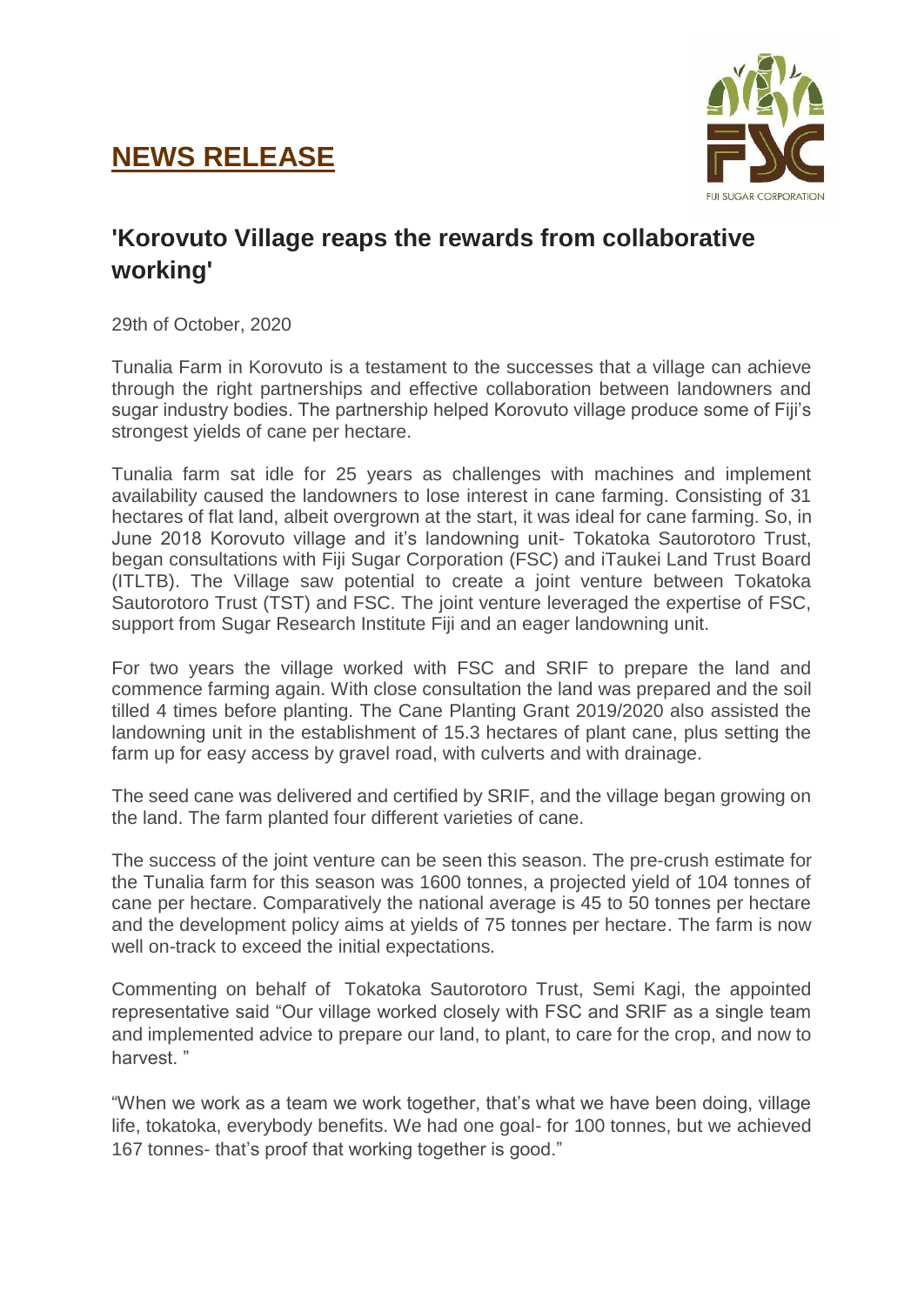Mr Kagi continued "Taking advice from SRIF and FSC really helped us. It's actually unbelievable what has been done."



The partnership was so successful that earlier in 2020 the farm was deregistered from the Joint Venture and returned solely to the land owning unit. That said, FSC and SRIF still provide ongoing guidance and support.

Graham Clark, Chief Executive Officer of Fiji Sugar Corporation commented on the success of the farm "the yields that we are seeing from Tunalia farm are truly impressive. We are proud to have been afforded the opportunity to work with the Tokatoka Sautorotoro Trust and to help create a great, sustainable farm and income for the surrounding communities. We hope that it inspires more villagers to benefit from these collaborative partnerships."

The team at Tokatoka Sautorotoro Trust works through a traditional method called "solesolevaki" whereby the villagers work together to make sure the land is well tended and that all share responsibility and also benefit from its success.

The village truly is benefiting from the success of the farm. A new event centre is nearing completion of construction and is already being enjoyed by the workers and the villagers in Korovuto.

Looking to the future, Tokatoka Sautorotoro Trust are focussed on planting cane on the balance of the area and are also considering building dwellings to produce rental income.

## --ENDS--

*For more information, please contact:* Sereima Sokidrau | EA to FSC CEO | Email Sereima.Sokidrau@fsc.com.fj | Mobile: 999 0245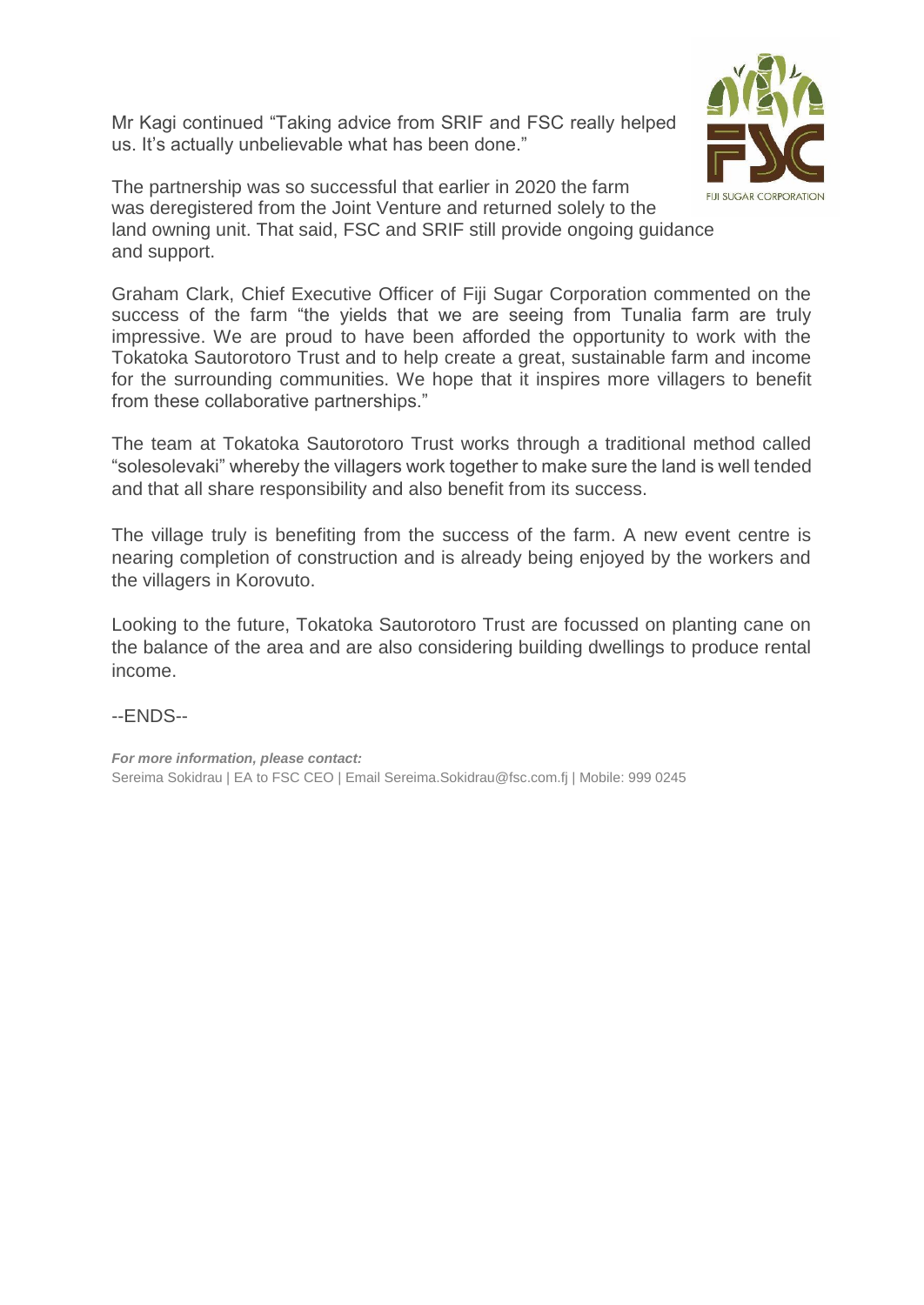



**Image caption:** Korovuto village works together to help make the farm a success.



**Image caption:** Abishek Chand from SRIF stands at the entrance of the new event centre.